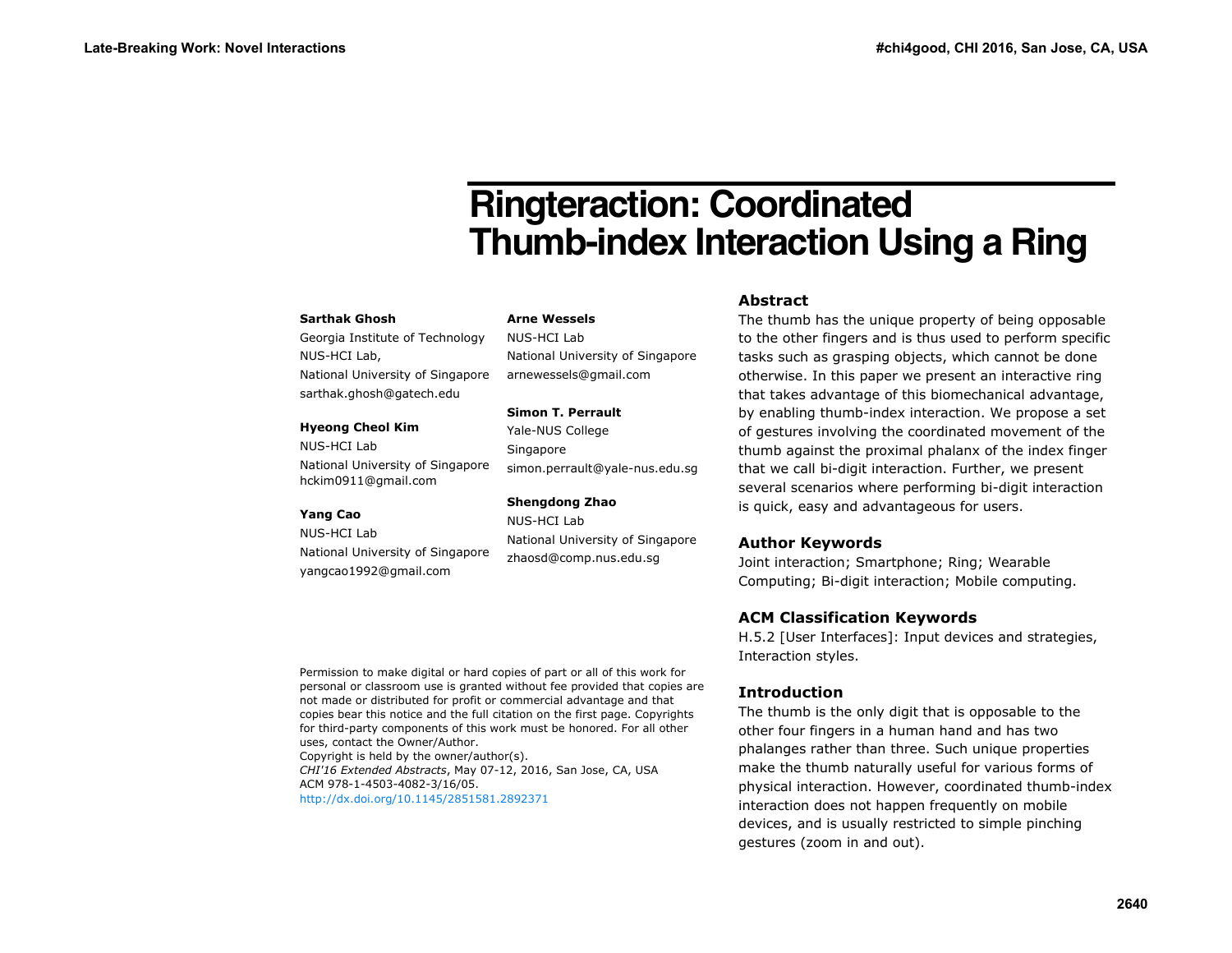

Figure 1. Workflow of Ringteraction. (a) The user is drawing in red; (b) by tapping on the capacitive sensor of the ring with their thumb, they change the color to blue and (c) start drawing in blue. (d) Hardware details of our prototype.

In this paper we propose a new technique of utilizing thumb based gestures for digital interaction. Ringteraction (Figure 1) introduces an interactive ring worn on the index finger of the dominant hand and coupled with a mobile device. We use capacitive sensing on a side of the ring, to recognize thumb gestures performed against the index finger. This arrangement enables coordinated thumb-index interaction (referred to as bi-digit interaction in the rest of the paper) and demonstrates its unique advantages.

We envision that an interactive ring can function both as a standalone device and as a companion to a larger device such as the mobile phone, a tablet, or a laptop. Ringteraction explores possible interaction scenarios in these two modes. In standalone mode, the ring acts as a wearable device that is always available and extremely easy to access. In companion mode, we leverage the unique localization of the ring on the index finger to propose one-handed parallel inputting capabilities: the thumb interacting on the ring and the index finger interacting on the mobile device.

The contribution of this paper is threefold:

- 1. We systematically investigated the set of the interaction possibilities between the thumb and index finger with an interactive ring and/or a touch-based mobile device.
- 2. We designed and developed a custom interactive ring with display, processing power, touchpads, etc.
- 3. We demonstrated the usage of Ringteraction in various practical applications we implemented.

# **Related Work**

In review of the previous work we consider the large amount of work done chiefly in the fields of Dual Device interactions, Ring-based and Finger-based systems.

## *Interactive Rings*

Rings as wearable devices have been considered for research since 1997 [6], but gained more attention in the last few years  $[1,8-10,12]$ .

In many cases, the ring is used as a convenient tracking device for hand or finger motion [6,12]. This is usually achieved using accelerometers [6,16], gyroscopes [12] or magnetometers [4]. This kind of interaction proposes simple and eyes-free interaction but may lead to fatigue as it involves mid-air gestures of varying amplitudes.

Other projects consider the ring as a proper input device. Nenya [1] and iRing [10] introduced a novel method of interacting by rotating the ring around the finger wearing it. A ring can also be used to transform the hand into an immaterial mouse, e.g. LightRing [8], or into a trackpad [7].

None of the proposed solutions take advantage of the unique properties of the thumb and do not investigate parallel input on both the ring and a mobile device.

## *Dual-Device Interaction*

Many previous works investigated dual-device interaction. Works such as Duet [5] investigate the potential of multi-touch and multi-devices gestures with a mobile device and a smartwatch. Thaddeus [13] also proposes multi-devices interaction between a smartphone and a tablet.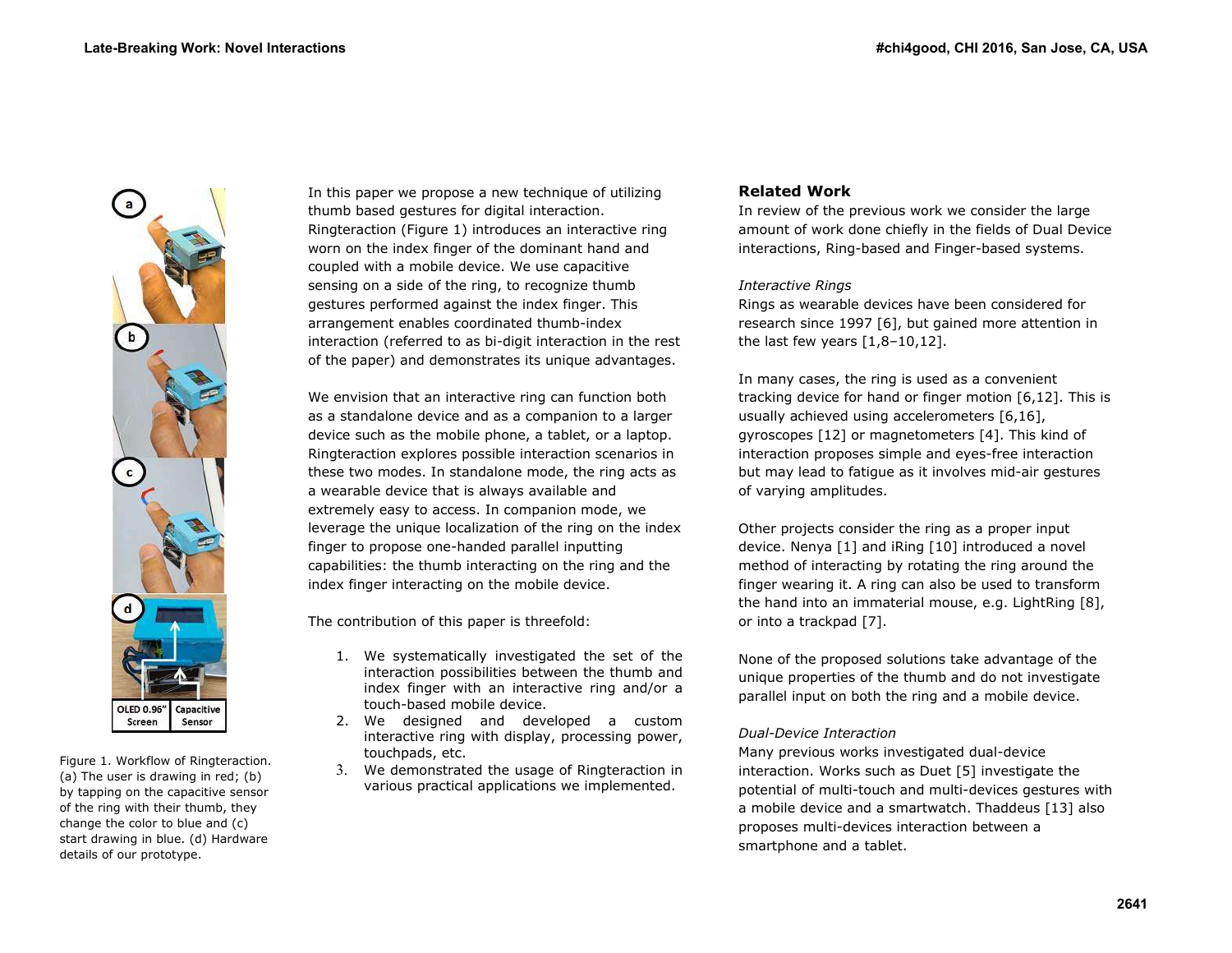## *Finger interaction*

FingerPad [3] uses a small hall sensor grid, fixed at the back of the index finger tip, to track the movements of the thumb, against the index finger's tip. Although this serves as a discrete method of controlling mobile devices remotely, it needs augmentation of both the index finger and the thumb. Moreover it cannot be used if the index finger is utilized in some other forms of interactions, such as pressing a switch or touching a mobile phone.

NailDisplay [11] provides a secondary display on top of the nails to fight the problem of mobile screen occlusion. However this solution might not be always easily visible and might hamper normal usage of the finger, because of augmentation of the finger-tip region.

NanoStylus [14] is a very small stylus mounted on the user's finger that enables extremely precise pointing on small wearable devices such as a watch. Magic Finger [15] uses a micro-camera, turning any surface to a touch screen.

None of these works actually considered the simultaneous use of a ring and a mobile device, such as a smartphone or a tablet. With Ringteraction, we propose a new interaction paradigm leveraging the capabilities of the thumb to interact with other fingers.

## **Ring Prototype**

To realize Ringteraction, we created an interactive ring, and developed a software platform for the ring to interact with a tablet or a slate.

## *Hardware*

We 3D printed a ring using PLA. The upper part of the ring contains dual layered PCBs within  $35 \times 28 \times 16$ mm. The lower part of the prototype is shaped as a ring.

The system is controlled by a PIC32MX470 microcontroller. A small 0.96" OLED color display (SSD1331, 96  $\times$  64 pixels) provides visual feedback. The fast computational capabilities of the core are advantageous for the touch sensing (using mtouch touch panels) and smooth animation display. The microcontroller is also interfaced to a Bluetooth low energy module (BLE 4.0) to communicate with the mobile device wirelessly.

For thumb-based input we used two linear (1D) capacitive touch sensors (23  $\times$  7 mm) attached side by side0. Each linear sensor can reliably distinguish up to 100 different positions along the X axis. Limited 2D support can be achieved, with each sensor providing a different position on the Y axis. On The 2 sensors are fixed on the left side of the ring which is currently suitable for right handed users. The prototype is powered by two 3.7V 2000 mAh batteries. An additional universal asynchronous receiver/transmitter (UART) port is also provided for debugging purposes.

## *Software*

The microcontroller is programmed using embedded C, utilizing various commonly available libraries for display driver control, UART control, etc. The ring is connected using a serial Bluetooth connection to Windows 8.1 laptop with a 2.4 GHz Intel Core 2 Quad with 4 GB of RAM. This computer runs the experimental server written in Java that handles both serial connection and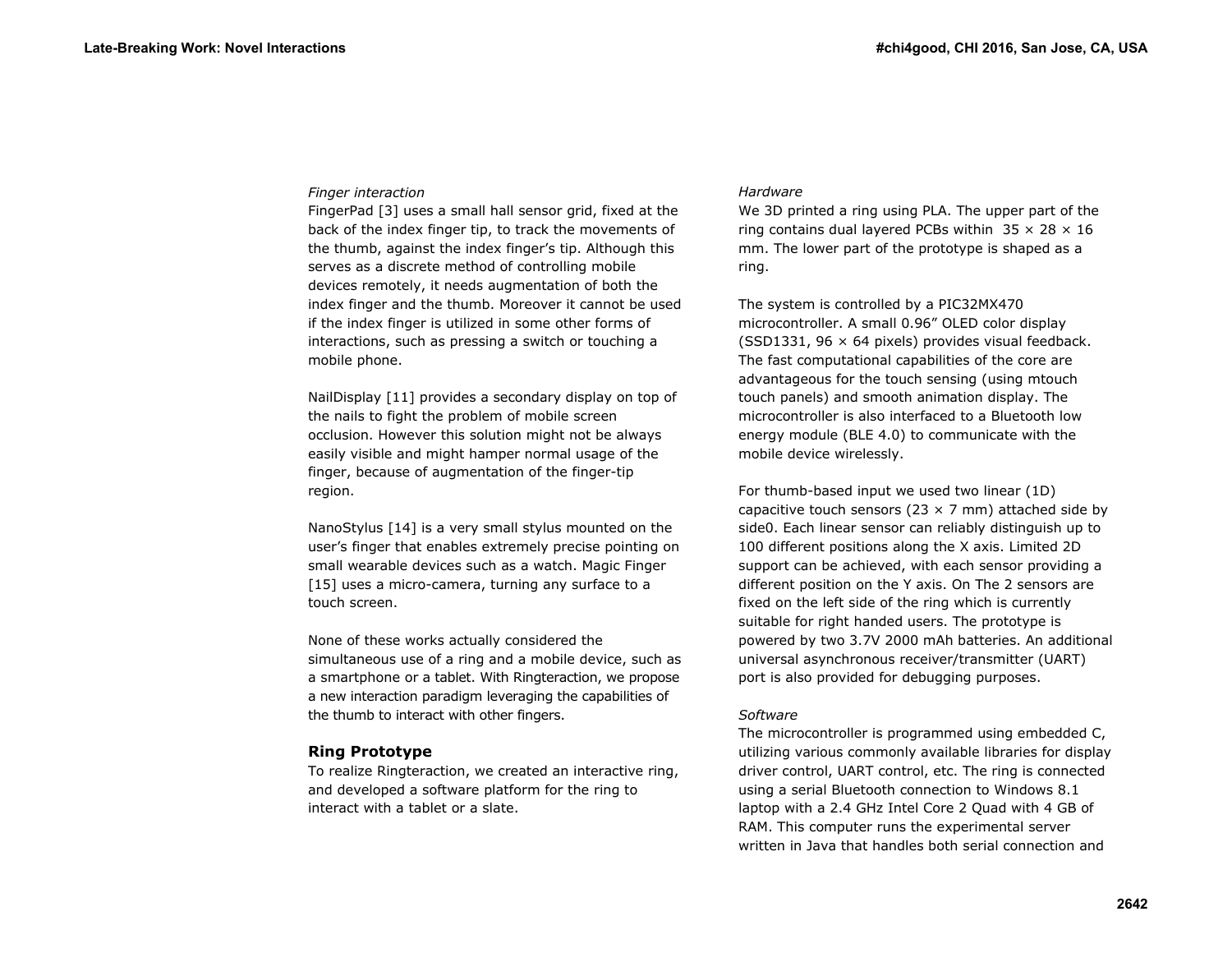

Figure 2. Flowchart of the three interaction modes of the device. If the device is n not paired, it goes to device is not paired, it goes to<br>standalone mode. Else, if the user is not interaccting with the mobil e device, the mode switches to No Focus, otherwise to Focus.

TCP connections. From this server, several mobile devices can connect at the same time. Each important event from the ring is broadcasted to the mobile device es and vice-versa . We developed n umerous applications for Ringteraction, on Android tablet (Samsung ref tablet), smartphone (Xiaomi Mi3) running Android 4.3. We also developed apps for a Samsung Windows Slate tablet running Windows 7.

## **Interraction Modeswith the ring**

By default, Ringteraction supports three modes of interaction, which are directly linked with the level of engagement of the user with the mobile device(s):

- 1. Standalone mode
- 2. No Focus mode
- 3. Focus mode

2. No Focus mode<br>3. Focus mode<br>Figure 2 summarizes how each of these three modes can be activated.

## *Standdalone mode*

This mode is the minimal interaction mode, if the ring is not paired with any device. In this mode, the user can simply check the current time, take a picture using the ring if it contains an integrated camera or play simple games. Upon pairing with a device, the ring leaves this mode and switches to "No Focus" mode.

## *No Foocus mode*

In the *no focus* mode, the ring is paired with a mobile device but the user is not actively interacting with the mobile device. In this mode, the ring acts more as a simple remote controller for the mobile device. This is similar to controlling the music player of a smartphone using a button on the e earphones. Users may be on the go and may not be able to actively interact with a

mobile device. The ring thus provides simple, punctual and discrete microinteractions [2]. The advantage of the ring for microinteractions is its direct accessibility; the user does not need to extract the mobile device from a pocket or a bag. Typical tasks in this mode would be c changing songs on n a music player, switching the phone to silent mode, rejecting a phone call or sending a predefined message to a contact. If the user gets more engaged with the mobile device, the ring will switch to **f**ocus mode.

## *Focus modde*

As soon as the user gets engaged with the mobile device (touches it) with the ring already paired, the ring will switch to *focus* mode. In this mode, both the input and output capabilities can be used to their fullest. In terms of input, the user can perform precise continuous control, (zooming, vertical scrolling). The screen of t the ring can also be used to displa y contextual menus. The screen allows to comfortably display a contextual menu with three to five simple command**s**.

This interaction mode is the richest. In a painting app, the ring can be used to change colors or tools without the need to release the finger to go and select a tool from a toolbar. This limits disruption from the main task. If the user stops interacting with a touchscreen for a specific time, the ring will automatically switch back to no focus mode. If the pairing is lost, the ring will go back to standalone mode.

# **Input V o ocabulary**

The ring prototype allows us to detect simple gestures. Currently, our prototype ca n detect the four following gestures: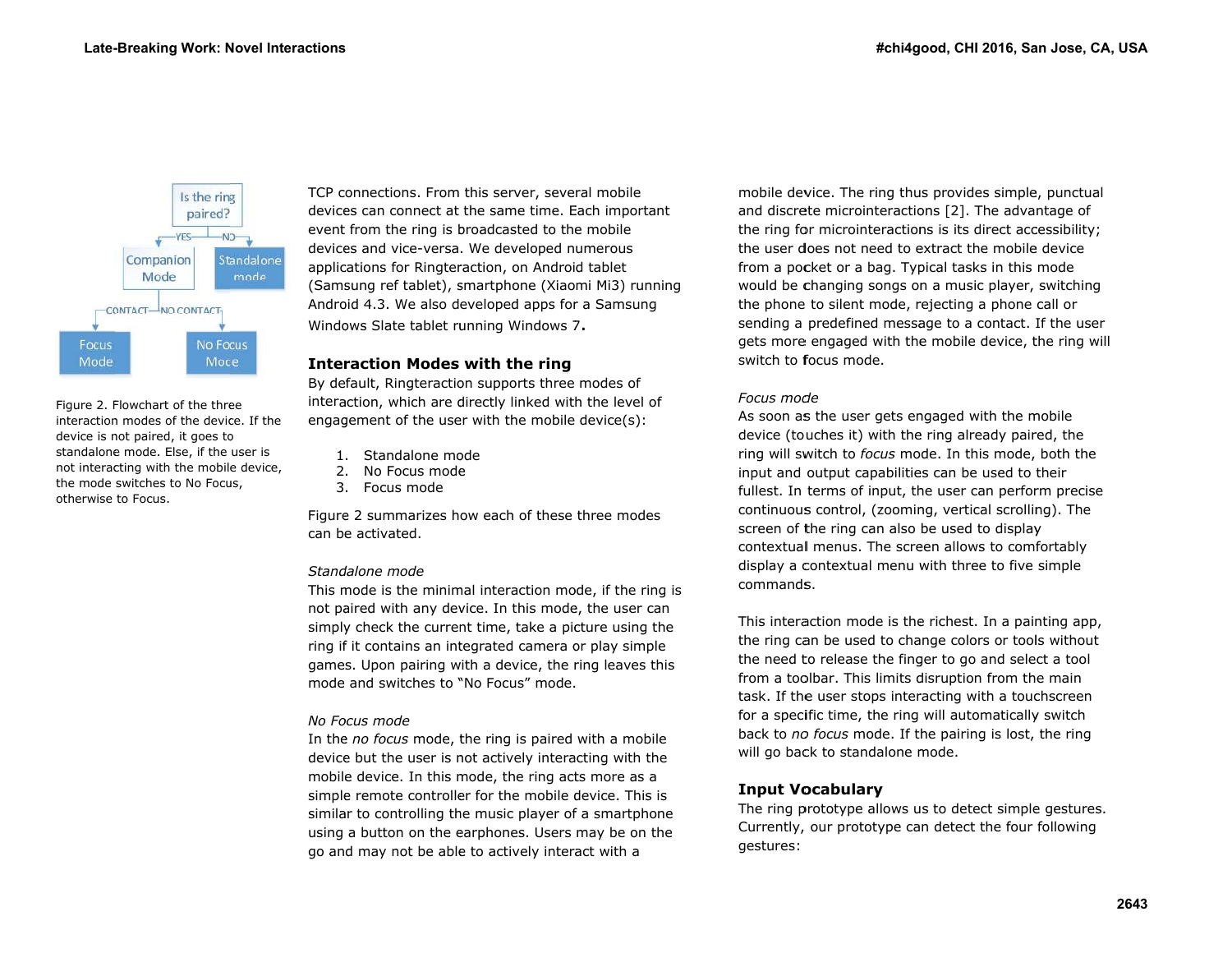

Figure 3. (a) ) Horizontal swipes. (b) Vertical flicks. (c) Discrete taps. (d, e) Rotational gestures.



Figure 4. Ring displaying the time in standalone mode.

- Horizontal Slide/Swipe along the finger individually on the two sensors or capacitive panels.
- . • Single Taps on three different locations of each pa anel
- . • Vertical swipe at both ends for panel1 and panel2
- . • Clockwise/Counter-clockwise rotation- The thumb sl ides up on panel1 1, goes down vert tically to panel2, slides down on p panel 2 and so on. The initial position of the thumb can be anywhere on either pa anel.

This in nput vocabulary, presented in Figu re 3 , is suitable both for discrete command selection, using single taps or swipe but also continuous control with swipe s and rotations.

# **Bi-Diigit Application ns**

To demonstrate the potential of Ringteraction, we developed a series of examples and applications for each mode of interaction presented below. The applications we have already implemented are indicated with a  $^\ast$  in their title

## *Standdalone mode*

This mode is a bit limited in terms of applications the user may want to use, but the device should still be able to offer some interaction if the ring is not paired.

## WATCHH*\**

.

Throughout the day, users may need to check the current time. In this respect, they can take advantage of the immediate availability of the ring to check the time (Figure 4). No need to grab the phone or even roll up their sleeves. In addition, detection of the user moving the screen closer to the eyes could be done using IMU or gyroscopes [12].

## Taking pictures

While our initial design does s not include a ca mera, we see a camera as a strong addition to a smart ring. Contrary to a smartphone, aiming with the camera would be as simple as pointing with the finger. The screen could also help for aiming/displaying a preview

## *No Focus mmode*

In Focus mode, the ring is used as a remote controller for the mobile device.

## SYSTEM COMMANDS

The ring on the index finger provides quick remote access to the commonly used system commands, when the phone is not in use. A set of discrete commands can thus be invoked by tapping or swiping on the ring, e.g. declining a call, switching to silent mode, turning Wi-Fi on/off, etc.

## NOTIFICATIONS

In many s situations such as travelling in a bu s, the phone may not always be within reach. In such cases, the always available display on the ring can provide information-rich notifications like several lines of text, images and animations.

## Music Control

With the availability of the input space at the tip of the thumb, gestures like slide up and down can be utilized to browse through songs, while a rotation gesture can be used to control the volume. Taps can be used to play and p pause.

# Unlocking phone

An added layer of security can be used for unlocking of phone. Usually personal patterns or gestures are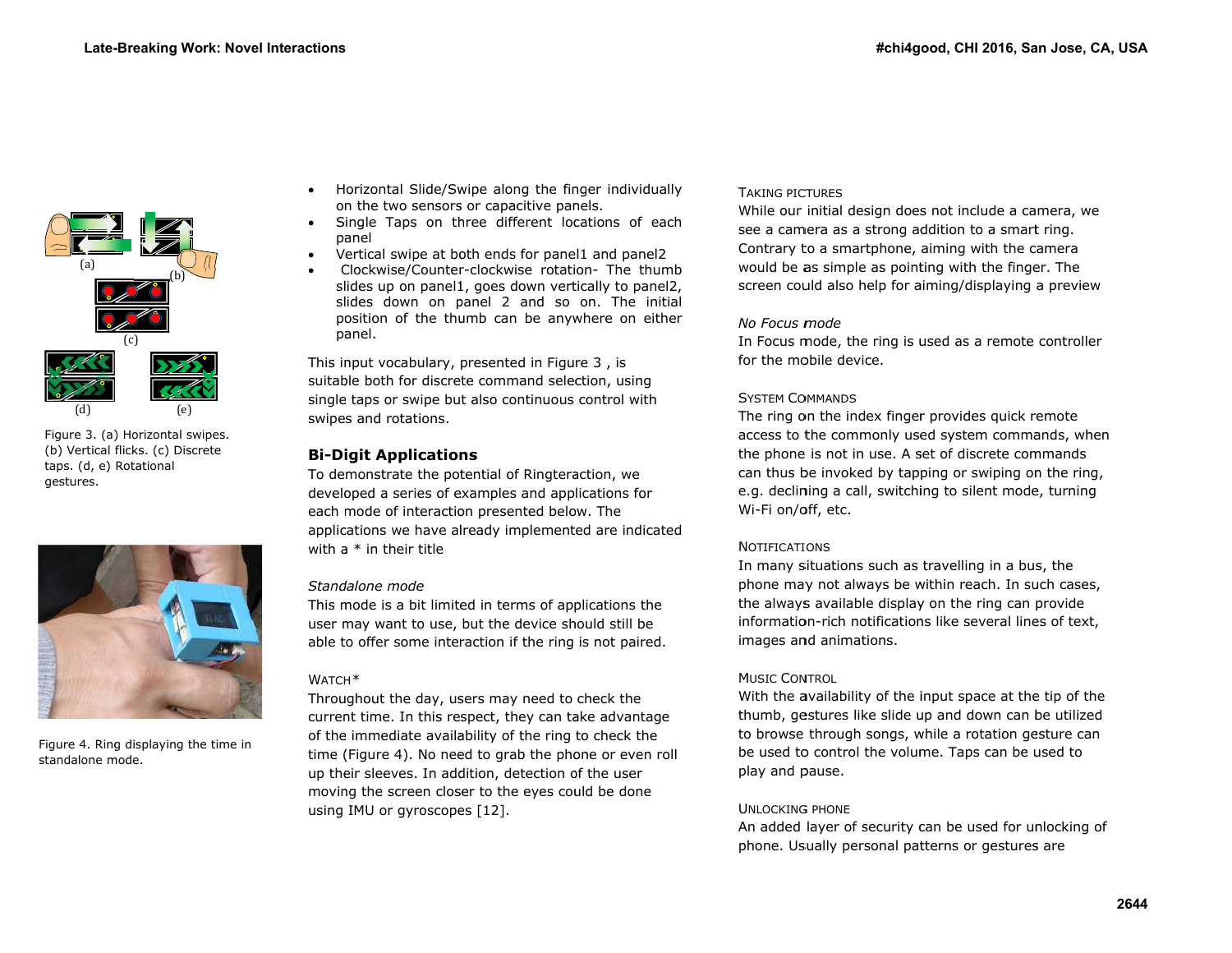

Figure 5. Se elect+Scroll- Index f inger used for selecting and the thumb controls the scrolling.

utilized for this purpose. However with a ring, the phone will only get unlocked when the user performs the sp pecific pattern wh ile keeping the th umb pressed on the ring.

#### *Focuss Mode*

In focus mode, the ring can especially be used for parallel task completion, with the main task being perfor rmed on the mobi le device and the secondary one on the ring.

#### PARALLEL TASK COMPLETION

*Color and tool switching in a paint application\*.* In focus mode, the user is likely to be focusing on one specific task and does not want to be interrupted, even to select a command or change some parameters. We implemented a paint application that allows the user to change color while drawing (Figure 1), without lifting the finger. This allows the user to continue from the same exact point but with a different color. We divided each capacitive sensor into three different tap-regions. The screen of the ring is used to display the colors, thus the user only needs to focus on his index finger to change colors. When the user lifts their finger from the screen the color menu changes to a tool menus with also 6 options.

Select+scroll\*. Selecting long chunks of text in a document spanning across several pages can be tedious. With bi-digit interaction, the user simply initiates selection with the index finger and then can perform flicking gestures with the thumb (Figure 5). Selection can also be adjusted in real time by moving the index finger.

Zoom+Pan<sup>\*</sup>. In applications like maps, users use the index finger to point at a specific location. They can then pan u using the same in dex finger, while they zoom using the thumb, allowing them to precisely control the focal point. Zooming is either performed using clockwise/ /counterclockwise rotation or by sw wiping along one of the capacitive panel.

## FOCUS+COONTEXT

one or the expactave panel.<br>Focus+Context<br>While the mobile device can provide the overall view of a map (context) the ring displays a zoomed image of the map at the location where the index finger occludes the screen. The proximity of both the displays prevents the division of attention as well.

## $\sf S$ eamless  $\sf D$ ata  $\sf S$ haring $^*$

The ring can act as a bridge between two applications. Users select some text or content, and then perform the copy command by simply dragging the data "into" the finger (swipe up). In a similar way, the data can be dropped into a selected application by dragging data out of the finger (with a sw ipe down). Data c can be transferred between mobile devices through the ring.

## **Conclusiion and Futuree Work**

We presented Ringteraction, a bi-digit (thumb+index) interaction using an interactive ring. This new type of interaction enables fast microinteractions and also instant mode switching without the need to rely on long taps or multi-touch gestures which occlude the screen. We presented a classification of modes of interaction.

In future, we would conduct a systematic study of the affordances of bi-digit interaction. We also wish to further understand the effe cts of using a ring g added on to regular mobile usage.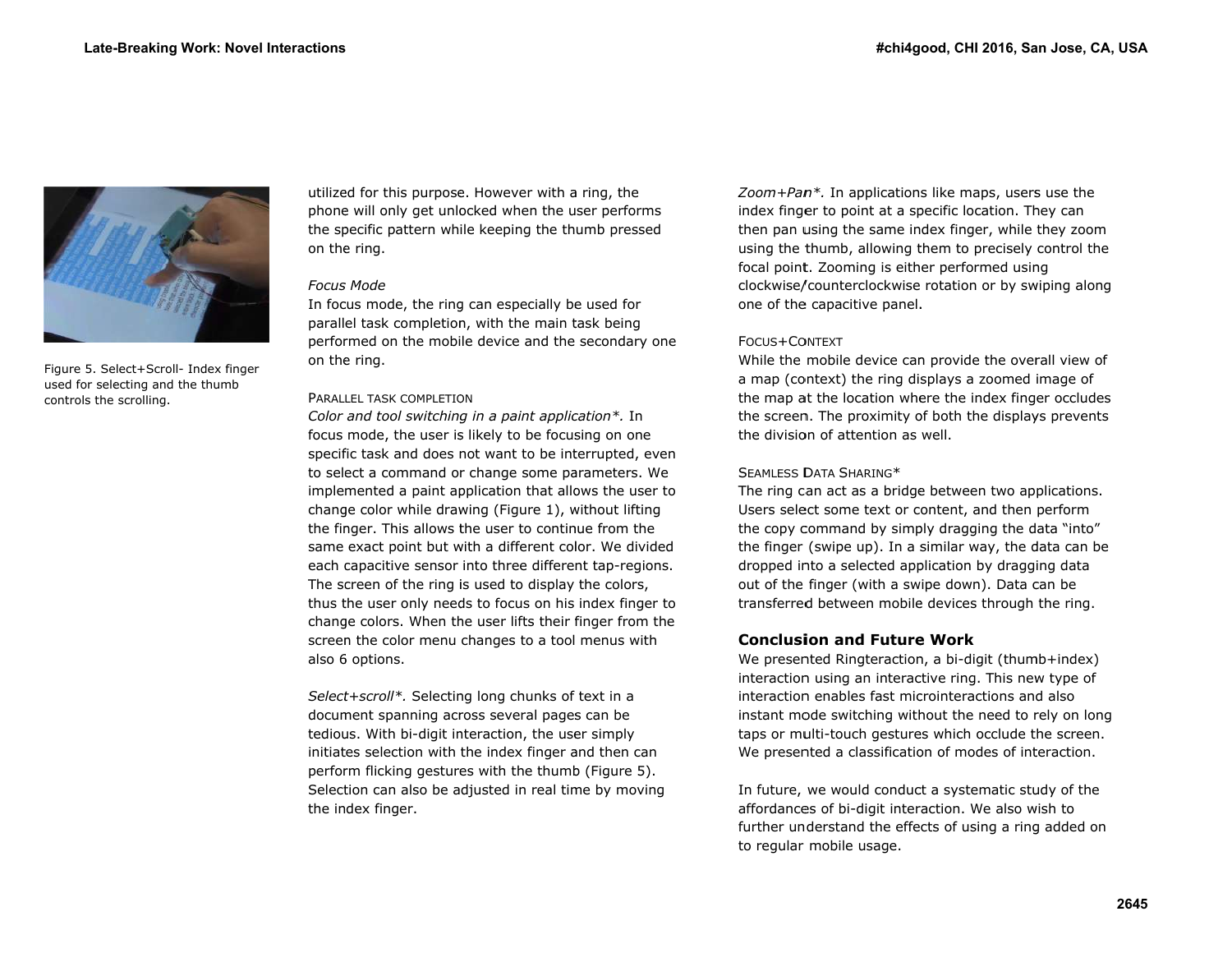# **References**

- 1. Daniel Ashbrook, Patrick Baudisch, and Sean White. 2011. Nenya: subtle and eyes-free mobile input with a magnetically-tracked finger ring. *Proceedings of the 2011 annual conference on Human factors in computing systems - CHI '11*, ACM Press, 2043. http://doi.org/10.1145/1978942.1979238
- 2. Daniel L Ashbrook. 2010. Enabling mobile microinteractions.
- 3. Liwei Chan, Rong-Hao Liang, Ming-Chang Tsai, et al. 2013. FingerPad: private and subtle interaction using fingertips. *Proceedings of the 26th annual ACM symposium on User interface software and technology - UIST '13*, ACM Press, 255–260. http://doi.org/10.1145/2501988.2502016
- 4. Ke-Yu Chen, Kent Lyons, Sean White, and Shwetak Patel. 2013. uTrack: 3D input using two magnetic sensors. *Proceedings of the 26th annual ACM symposium on User interface software and technology - UIST '13*, ACM Press, 237–244. http://doi.org/10.1145/2501988.2502035
- 5. Xiang "Anthony" Chen, Tovi Grossman, Daniel J. Wigdor, and George Fitzmaurice. 2014. Duet: exploring joint interactions on a smart phone and a smart watch. *Proceedings of the 32nd annual ACM conference on Human factors in computing systems - CHI '14*, ACM Press, 159–168. http://doi.org/10.1145/2556288.2556955
- 6. Masaaki Fukumoto and Yoshinobu Tonomura. 1997. "Body coupled FingerRing": wireless

wearable keyboard. *Proceedings of the SIGCHI conference on Human factors in computing systems - CHI '97*, ACM Press, 147–154. http://doi.org/10.1145/258549.258636

- 7. Jeremy Gummeson, Bodhi Priyantha, and Jie Liu. 2014. An energy harvesting wearable ring platform for gestureinput on surfaces. *Proceedings of the 12th annual international conference on Mobile systems, applications, and services - MobiSys '14*, ACM Press, 162–175. http://doi.org/10.1145/2594368.2594389
- 8. Wolf Kienzle and Ken Hinckley. 2014. LightRing: always-available 2D input on any surface. *Proceedings of the 27th annual ACM symposium on User interface software and technology - UIST '14*, ACM Press, 157–160. http://doi.org/10.1145/2642918.2647376
- 9. David Merrill and Pattie Maes. 2007. Augmenting Looking, Pointing and Reaching Gestures to Enhance the Searching and Browsing of Physical Objects. *Pervasive Computing*, Springer Berlin Heidelberg, 1–18. http://doi.org/10.1007/978-3- 540-72037-9
- 10. Masa Ogata, Yuta Sugiura, Hirotaka Osawa, and Michita Imai. 2012. iRing: intelligent ring using infrared reflection. *Proceedings of the 25th annual ACM symposium on User interface software and technology - UIST '12*, ACM Press, 131. http://doi.org/10.1145/2380116.2380135
- 11. Chao-Huai Su, Liwei Chan, Chien-Ting Weng, Rong-Hao Liang, Kai-Yin Cheng, and Bing-Yu Chen.